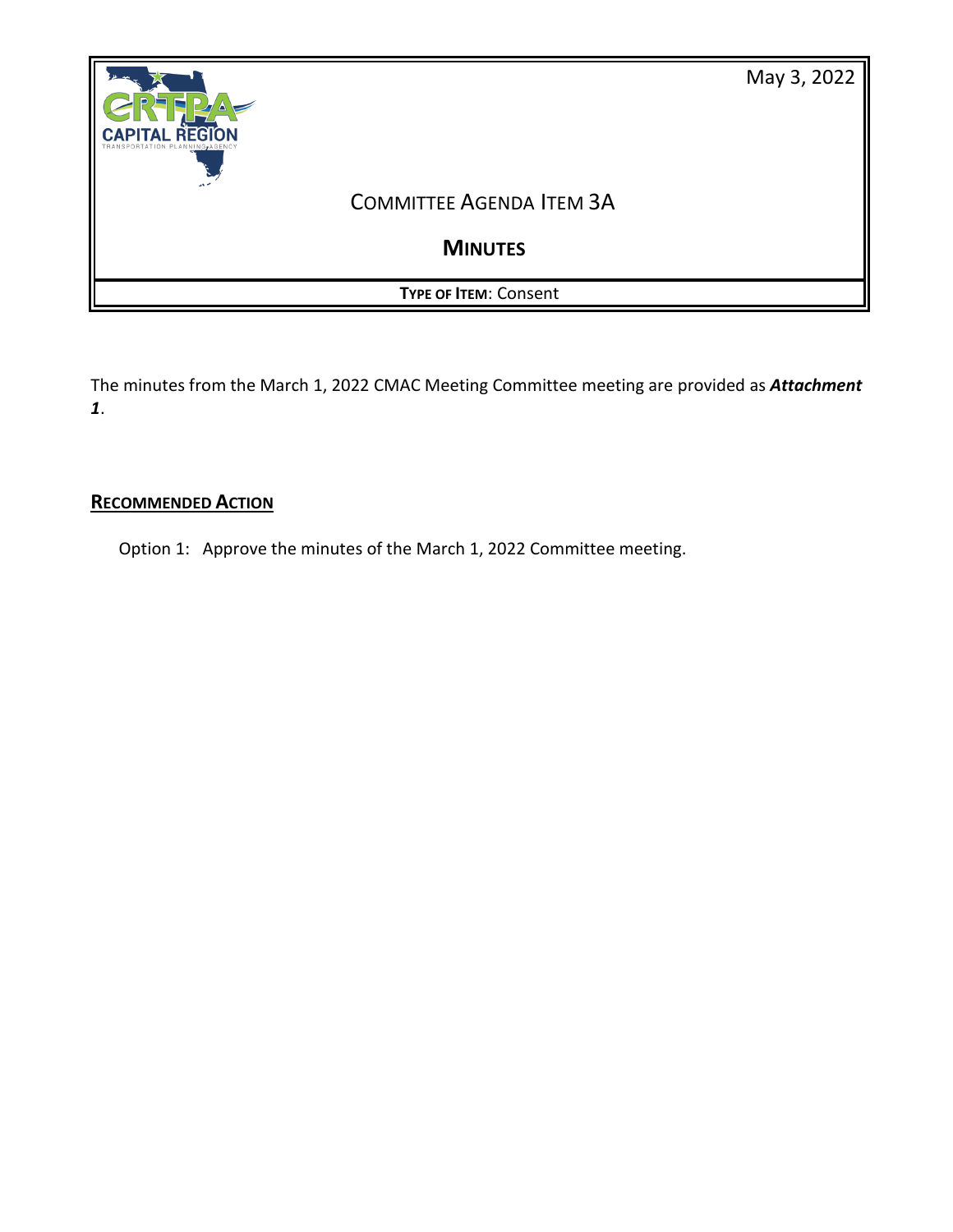

# **CITIZENS MULTIMODAL ADVISORY COMMITTEE (CMAC)**

## MEETING OF TUESDAY, MARCH 1, 2022 (11:30 AM - 1:30 PM)

**RENAISSANCE BUILDING**

2<sup>ND</sup> FLOOR CONFERENCE ROOM 435 N MACOMB STREET TALLAHASSEE, FL. 3230

## **Meeting Minutes**

**Members Present:** Mary Kay Falconer; Rodger Holdener; Chad Hanson; Hans van Tol; Amy Longstreet (virtual); Marcus Thompkins (virtual)

**Staff Meeting:** Greg Slay, Executive Director; Jack Kostrzewa, CRTPA; Greg Burke, CRTPA; Suzanne Lex, CRTPA; Yulonda Mitchell, CRTPA

#### **1. AGENDA MODIFICATIONS**

## **2. PUBLIC COMMENT ON ITEMS NOT APPEARING ON THE AGENDA**

- **3. CONSENT AGENDA**
	- **A. Minutes of the February 1 CMAC Meeting**

**Committee Action: No quorum present, therefore, minutes will be approved at the April meeting.** 

- **4. CONSENT ITEMS PULLED FOR DISCUSSION**
- **5. PRESENTATION/DISCUSSION/ACTION**
	- **A. Stadium Drive at Lake Bradford Road Intersection**

Information related to the recent Stadium Drive at Lake Bradford Intersection Study will be provided by the project consultant.

RECOMMENDED ACTION: For Committee Information.

Mr. Kostrzewa introduced the consultant Brian Powers, RSH, to present the information on the Stadium Drive at Lake Bradford Road Intersection Study.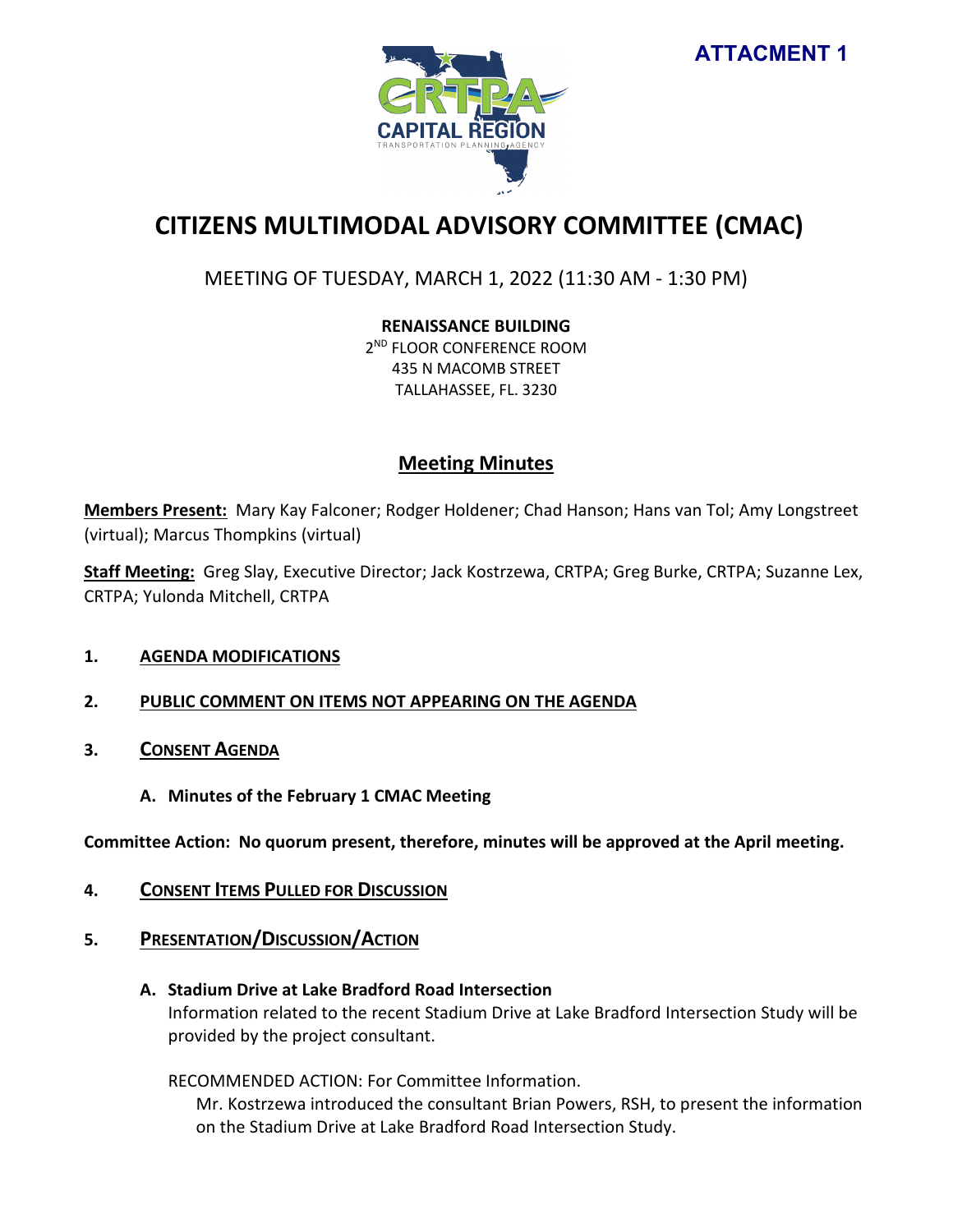Mr. Powers stated that the study area covers the area from Stone Valley Way/Gaines Street intersection on the east to Pensacola Street on the north and Hendry Street on the west and Eppes Drive/Lake Bradford Road on the south. He stated the presentation included a review of the study area, review of the conditions and alternatives, project comparison matrix and the next steps.

Mr. Powers stated the Project Goal was to identify roadway improvement alternatives for the Stadium/Lake Bradford and adjacent intersections to improve safety for pedestrians and vehicles. Mr. Powers outlined the project steps of identifying existing conditions regarding safety, congestion, bike/pedestrian movements and current land uses. Also discussed was the development of future conditions including assumed traffic volumes and alternatives.

Mr. Powers discussed the pedestrian data for Lake Bradford Road and Stadium Drive. He stated most of the travel was east/west directional traffic. He noted there was one pedestrian crash over the past 5-year period and a cyclist collision happened during the project. Mr. Powers provided additional information on crashes in the Lake Bradford Road and Stadium Drive area and existing traffic conditions. He noted the crash locations are indicated by the officer's GPS marking as a part of the accident report.

Mr. Powers discussed the build alternatives for the study area. He discussed the following options:

#### • **Alternative 1 - No Build**

This option would make no changes to the intersection at Stadium Drive and Lake Bradford Road with the exception of potentially removing the Lake Bradford Road northbound right-hand slip lane and moving it to the intersection to improve the pedestrian island and reduce the conflicts with pedestrians and vehicles at the intersection.

#### • **Alternative 2A - Eppes Extension**

This option (2A) is one of two Eppes Extension alternatives and would create a southbound movement through the intersection at Jackson Bluff Road and Hendry Street including the potential business removal on the south side of the intersection.

#### • **Alternative 2B - Eppes Extension**

This option (2B) is one of two Eppes Extension alternatives and would improve both the existing Hendry Street at Jackson Bluff Road intersection as well as the intersection of Eppes Drive and Jackson Bluff Road. This option would not require the removal of the business on the south side of the Hendry Street and Jackson Bluff Road intersection but rely on the existing system to be improved upon. This option would include improved crosswalks and an area for sidewalks/trails and would also require culverts be installed to accommodate the improvements to the intersection.

#### • **Alternative 3 - Quadrant System**

This option removes northbound west movements and eastbound south movements at Stadium Drive and Lake Bradford Road. This option would make improvements to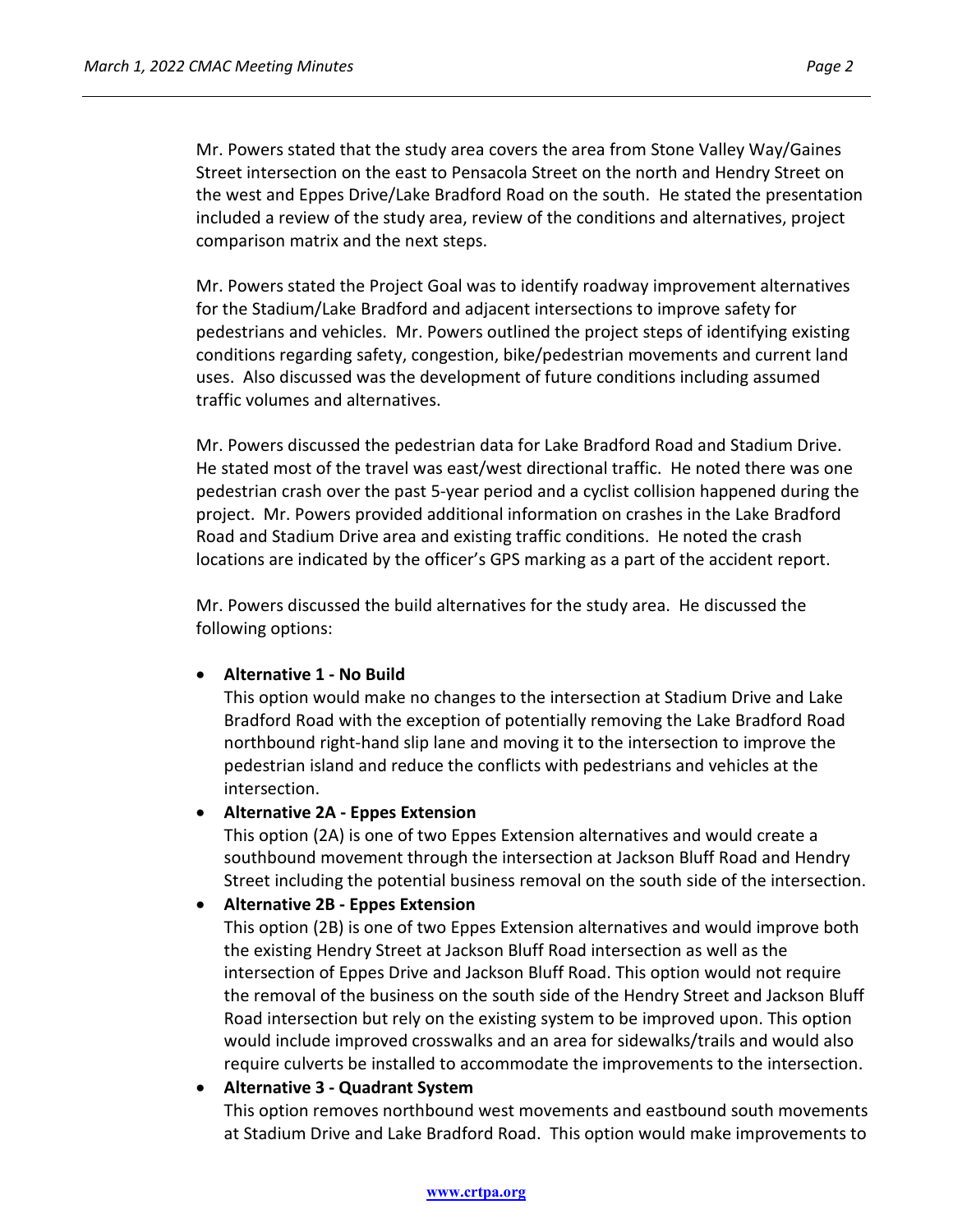all the intersections and will reduce the crossing distance at Stadium Drive/Lake Bradford Road while including additional area for sidewalks.

#### • **Alternative 4 - East-West Overpass**

Would provide an east-west overpass which would allow for the east/west traffic to move smoothly through the area and allow for all other movements to happen under the overpass. This would also have improved crossing area with updated crosswalks and pedestrian islands while reducing the pedestrian crossing distance in the intersection.

#### • **Alternative 5 – Build-Out**

This alternative would include improved crosswalks to allow for improved safety to accommodate the increased lanes at the intersection Stadium Drive and Lake Bradford Road. Additionally, this option also would include a two-stage bike box for cyclists.

#### • **Alternative 6 – Roundabout**

This alternative would provide continuous flow of traffic but this option may dissuade cyclist and pedestrians due to the movements and potentially being unsafe. This option also includes multiple pedestrian islands to assist pedestrians with crossing safely.

#### • **Alternative 7 - Realignment**

Includes a curved northern section to reduce the complexity at the intersection at Stadium Drive and Lake Bradford Road as well as reducing the size of the intersection. Additionally, this option brings the stop bar up (headed east) and include a bike box for cyclist and multiple pedestrian islands to improve pedestrian safety in the area.

#### • **Alternative 8A - Eppes Extension and Quadrant Build-Out (Full)**

This is a hybrid option which includes the Eppes Drive Extension while closing down the northbound to west and eastbound to south movements at the Stadium Drive at Lake Bradford Road intersection. This would also include improvements to pedestrian islands in the area reducing conflict points at the intersection.

 **Alternative 8B - Eppes Extension and Quadrant (Reduced)** Similar to 8A, this alternative would improve pedestrian islands and reduce conflict points but does not fully build out the Jackson Bluff Road at Lake Bradford Road intersection.

Mr. Holdener discussed having a leading interval for cyclists. This would allow for cyclists to begin moving forward before the vehicle traffic starts to move to improve cyclist safety. The committee discussed multiple ways to detect cyclists in the bike box waiting on the leading indicator.

Mr. Powers provided information on the future year traffic analysis for the intersections in the study. He discussed the level of service for each intersection using the comparison matrix.

Mr. Thompkins asked about protected bike lanes and effects to surrounding neighborhoods. Mr. Powers stated there were no plans to include protected bike lanes